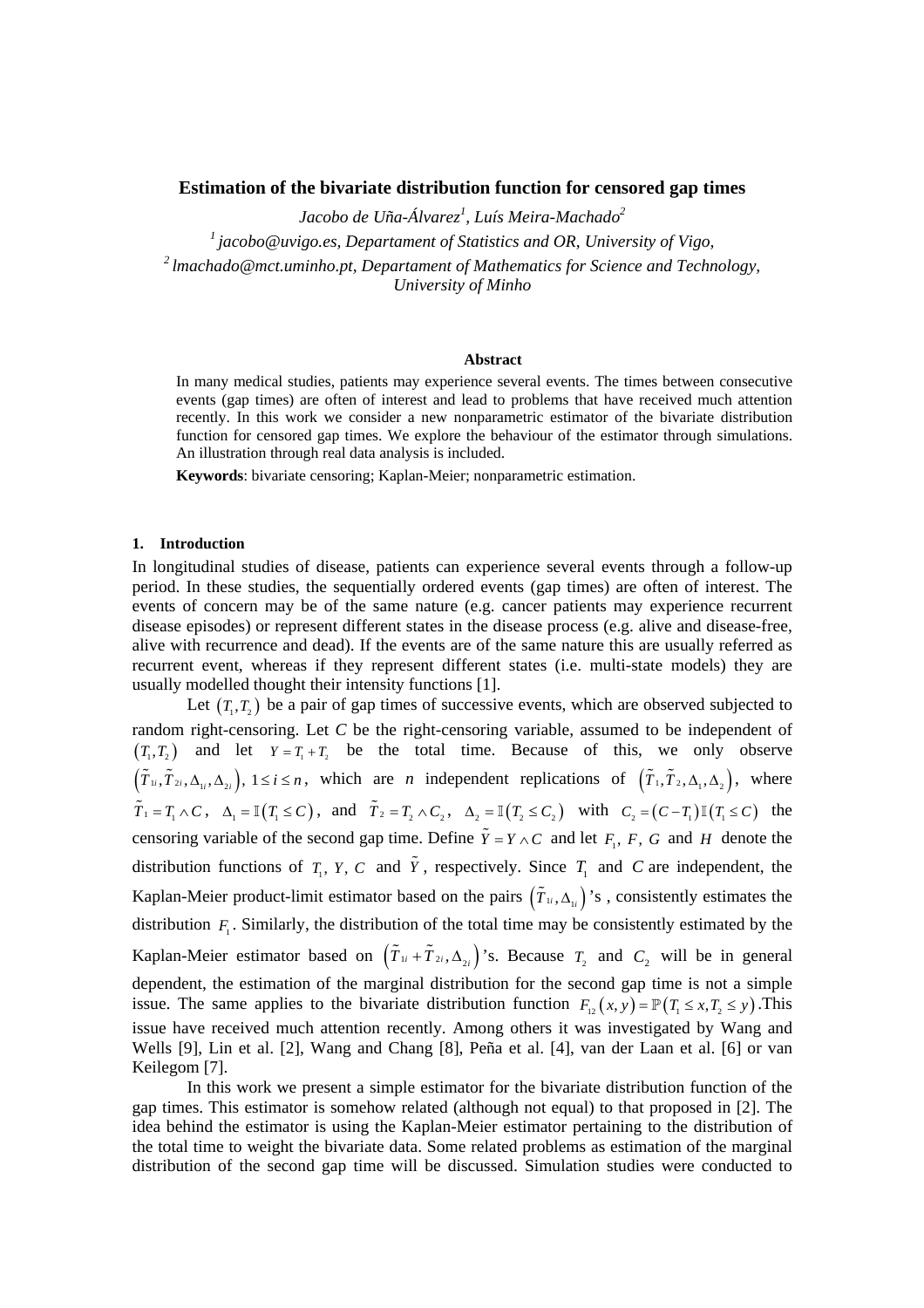assess the properties of the proposed estimator. We applied the proposed methods to a study of colon cancer data [3].

#### **2. The estimator**

Introduce

$$
\widehat{F}_{12}(x, y) = \sum_{i=1}^{n} W_i \mathbb{I}(\widetilde{T}_{1i} \le x, \widetilde{T}_{2i} \le y)
$$
\n(1)

where  $W_i = \frac{\Delta_{2i}}{\prod_{i=1}^{i-1}} 1 - \frac{\Delta_2}{\prod_{i=1}^{i-1}}$ 1 1  $\left| \begin{matrix} 1 & 1 \\ 1 & -1 \end{matrix} \right|$   $n - R_i + 1$  $\sum_{i}$   $\frac{\Delta_{2i}}{n-R_{i}+1}$   $\prod_{j=1}^{i-1}$   $\left|1-\frac{\Delta_{2j}}{n-R_{j}}\right|$ *W*  $n-R_i+1$ <sup>1</sup><sub>i=1</sub>|  $n-R_i$ − =  $=\frac{\Delta_{2i}}{n-R_i+1} \prod_{j=1}^{i-1} \left[1-\frac{\Delta_{2j}}{n-R_j+1}\right]$ , is the Kaplan-Meier weight attached to  $\tilde{Y}_i$  when

estimating the marginal distribution of *Y* from  $(\tilde{Y}_i, \Delta_{\gamma_i})$ 's, and for which the ranks of the censored  $\tilde{Y}_i$ 's,  $R_i$ , are higher than those for uncensored values in the case of ties.

This estimator is consistent (shown below) whenever  $x + y$  is smaller than the upper bound of the support of the censoring time. From (1) we can obtain an estimator for the marginal distribution of the second gap time,  $F_y(y) = \mathbb{P}(T_x \le y)$ , namely

$$
\widehat{F}_2(y) = \widehat{F}_{12}(\infty, y) = \sum_{i=1}^n W_i \mathbb{I}(\widetilde{T}_{2i} \le y)
$$
\n(2)

Note that estimator (2) is not the Kaplan-Meier estimator based on  $(\tilde{T}_{2i}, \Delta_{2i})$ 's. This is because the weights  $W_i$  are based on the  $\tilde{Y}_i$ -ranks rather than on the  $\tilde{T}_{2i}$ -ranks. Indeed, since  $T_2$  and  $C_2$ are expected to be dependent, the ordinary Kaplan-Meier estimator of  $F<sub>2</sub>$  will be in general inconsistent.

Let  $\tau_F$  be the upper bound of the support of *F*, an similarly define  $\tau_G$  and  $\tau_H$ . From the independence assumption, we have  $\tau_H = \tau_F \wedge \tau_G$ . Let *A* be the (possibly empty) set of atoms of  $\tilde{Y}$ . We have the following result.

**Theorem 1** If F and G have no jumps in common, we have with probability 1 and in the mean  $\lim_{n\to\infty} \widehat{F}_{12}(x, y) = \mathbb{P}(T_1 \leq x, T_2 \leq y, T_1 + T_2 \leq \tau_H) + \mathbb{I}(\tau_H \in A) \mathbb{P}(T_1 \leq x, T_2 \leq y, T_1 + T_2 = \tau_H),$ 

and

 $\lim_{T \to \infty} \widehat{F}_2(y) = \mathbb{P}(T_2 \leq y, T_1 + T_2 \leq \tau_H) + \mathbb{I}(\tau_H \in A) \mathbb{P}(T_2 \leq y, T_1 + T_2 = \tau_H),$ 

**Proof.** Use Stute [5].

Note that if any of the following conditions hold:

(a)  $\tau_H \in A$ , or

(b) 
$$
\mathbb{P}(T_1 \le x, T_2 \le y, T_1 + T_2 = \tau_H) = 0
$$

we have from Theorem 1 that  $\lim_{n\to\infty} \hat{F}_{12}(x, y) = \mathbb{P}(T_1 \le x, T_2 \le y, T_1 + T_2 \le \tau_H)$ . Condition (b) holds in particular if *Y* is continuous. Then three different situations are possible:

(A) If  $\tau_F < \tau_G$  (or if  $\tau_F = \tau_G = \infty$ ), than we get consistency for (1) for any  $(x, y)$ .

(B) If  $\tau_{G} < \tau_{F}$ , then  $\tau_{H} < \tau_{F}$  and consistency is only ensured for  $x + y < \tau_{H}$  (or for  $x + y \leq \tau_{H}$ provided that (a) or (b) above hold).

(C) If  $\tau_F = \tau_G < \infty$  then consistency follows if (a) or (b) is fulfilled.

The estimator (1) is somehow related (but not equal) to that proposed in Lin et al. [2]. In fact, in the next Section we report a simulation study to compare both estimators. The estimator proposed in Lin's paper is expressed as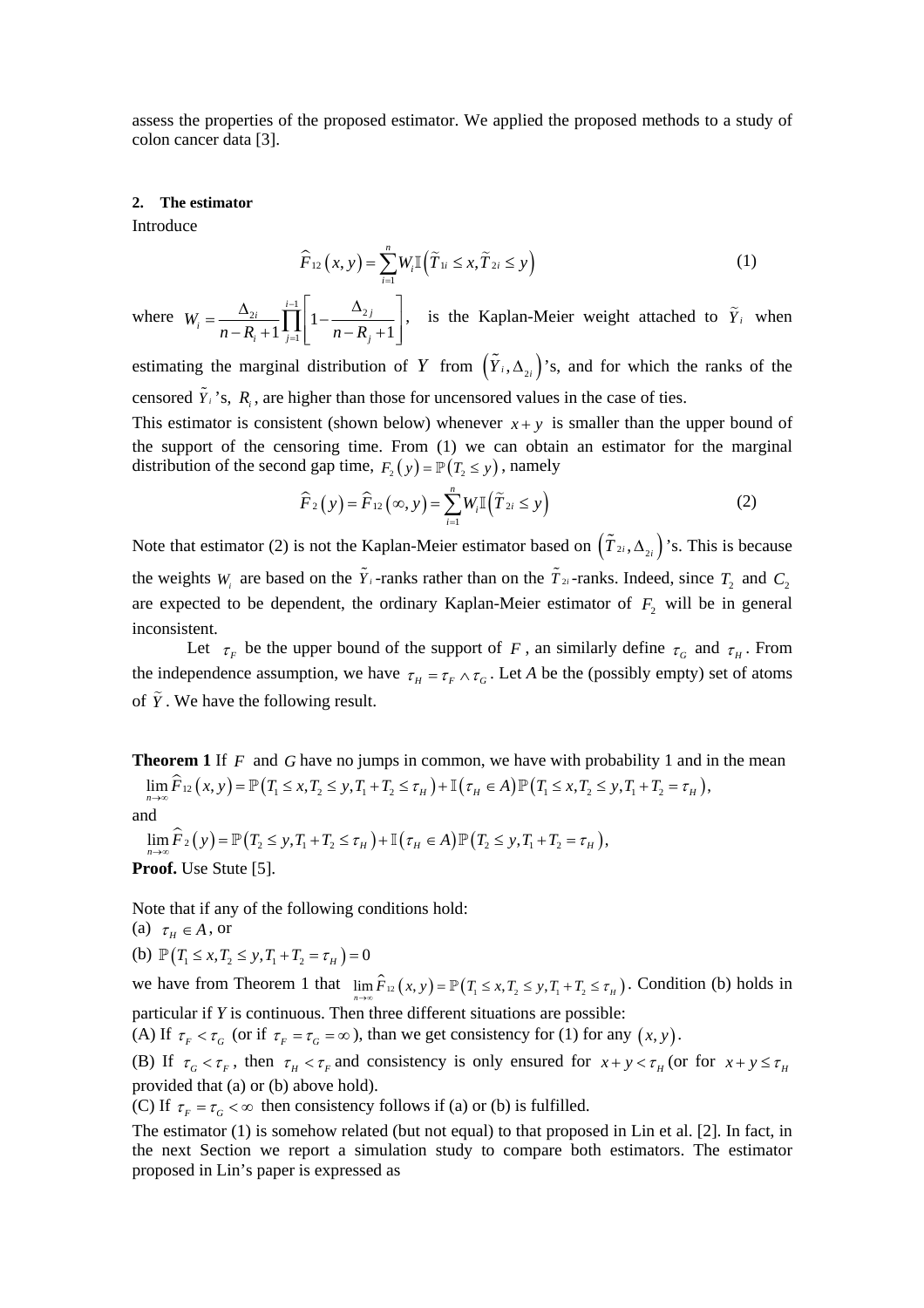$$
\widetilde{F}_{12}\left(x,y\right)=\widetilde{H}\left(x,0\right)-\widetilde{H}\left(x,y\right)
$$

where

$$
\widetilde{H}\left(x,y\right) = \frac{1}{n} \sum_{i=1}^{n} \frac{\mathbb{I}\left(\widetilde{T}_{1i} \leq x, \widetilde{T}_{2i} > y\right) \Delta_{2i}}{1 - \widehat{G}\left(\left(\widetilde{T}_{1i} + y\right)^{-}\right)}
$$

and where  $\hat{G}$  stands for the Kaplan-Meier estimator based on the  $(\tilde{Y}_{i},1-\Delta_{\chi_{i}})$ 's. The estimator (1) proposed here can also be written as  $\hat{F}_{12}(x, y) = \hat{H}(x, 0) - \hat{H}(x, y)$  where

$$
\widehat{H}(x,y) = \frac{1}{n} \sum_{i=1}^n \frac{\mathbb{I}(\widetilde{T}_{ii} \leq x, \widetilde{T}_{2i} > y) \Delta_{2i}}{1 - \widehat{G}((\widetilde{T}_{ii} + \widetilde{T}_{2i})^*)}.
$$

### **3. Simulation study**

In this section, we compare by simulations the new estimator,  $\hat{F}_{12}(x, y)$ , for the bivariate distribution function to that proposed in Lin et al. [2],  $\tilde{F}_{12}(x, y)$ . The simulated scenario is the same as that described in Lin's paper (see their Section 3). In this scenario, the gap times were generated from Gumbel's bivariate distribution function

$$
F_{12}(x, y) = F_1(x) F_2(y) \left[ 1 + \theta \{1 - F_1(x)\} \{1 - F_2(y)\} \right]
$$

where the marginal distribution functions  $F_1$  and  $F_2$  are exponential with rate parameter 1. The parameter  $\theta$  was set to 0 for simulating independent gap times, and also to 1, corresponding to 0.25 correlation between the two gap times. The censoring times were generated from a uniform according to model  $U(0,3)$ . For each simulation 10000 samples were generated with sample size of 100. Other sample sizes ( $n=50$ ) and level of censoring (according to model  $U(0,4)$ ) were considered although the results are not shown here. For each setting we computed the mean and standard deviations for the bivariate estimator  $\hat{F}_{12}(x, y)$  at pairs of time points  $(x, y)$ , where *x* and *y* takes values 0.2231, 0.5108, 0.9163 and 1.6094, corresponding to marginal survival probabilities of 0.8, 0.6, 0.4 and 0.2. The true values of  $F_{12}(x, y)$  are reported in Table 1.

Table 2 reports the mean estimate along with the corresponding standard deviation. As it can be seen, the bias of the bivariate distribution estimator achieved reasonable levels. The variance increases at the right tail of the bivariate distribution, where the censoring effects are stronger. We also computed the bias and the deviation of the estimator proposed in Lin et al. [2]. The bias turned out to be of the same order as that of (1). Table 3 reports the efficiency of  $\widetilde{F}_{12}(x, y)$  relative to  $\widehat{F}_{12}(x, y)$ . This efficiency was measured through the squared quotient of standard deviations. We see that  $\hat{F}_{12}(x, y)$  was always more efficient than  $\tilde{F}_{12}(x, y)$  except for a few cases corresponding to small *x* and large *y*.

|                  | $\theta = 0$ |        |        |        | $\theta = 1$ |        |        |        |
|------------------|--------------|--------|--------|--------|--------------|--------|--------|--------|
| $x \backslash y$ | 0.2231       | 0.5108 | 0.9163 | 1.6094 | 0.2231       | 0.5108 | 0.9163 | 1.6094 |
| 0.2231           | 0.0400       | 0.0800 | 0.1200 | 0.1600 | 0.0656       | 0.1184 | 0.1584 | 0.1856 |
| 0.5108           | 0.0800       | 0.1600 | 0.2400 | 0.3200 | 0.1184       | 0.2176 | 0.2976 | 0.3584 |
| 0.9163<br>1.6094 | 0.1200       | 0.2400 | 0.3600 | 0.4800 | 0.1584       | 0.2976 | 0.4176 | 0.5184 |
|                  | 0.1600       | 0.3200 | 0.4800 | 0.6400 | 0.1856       | 0.3584 | 0.5184 | 0.6656 |

*Table 1. True values of the bivariate distribution of the gap times under the simulated model*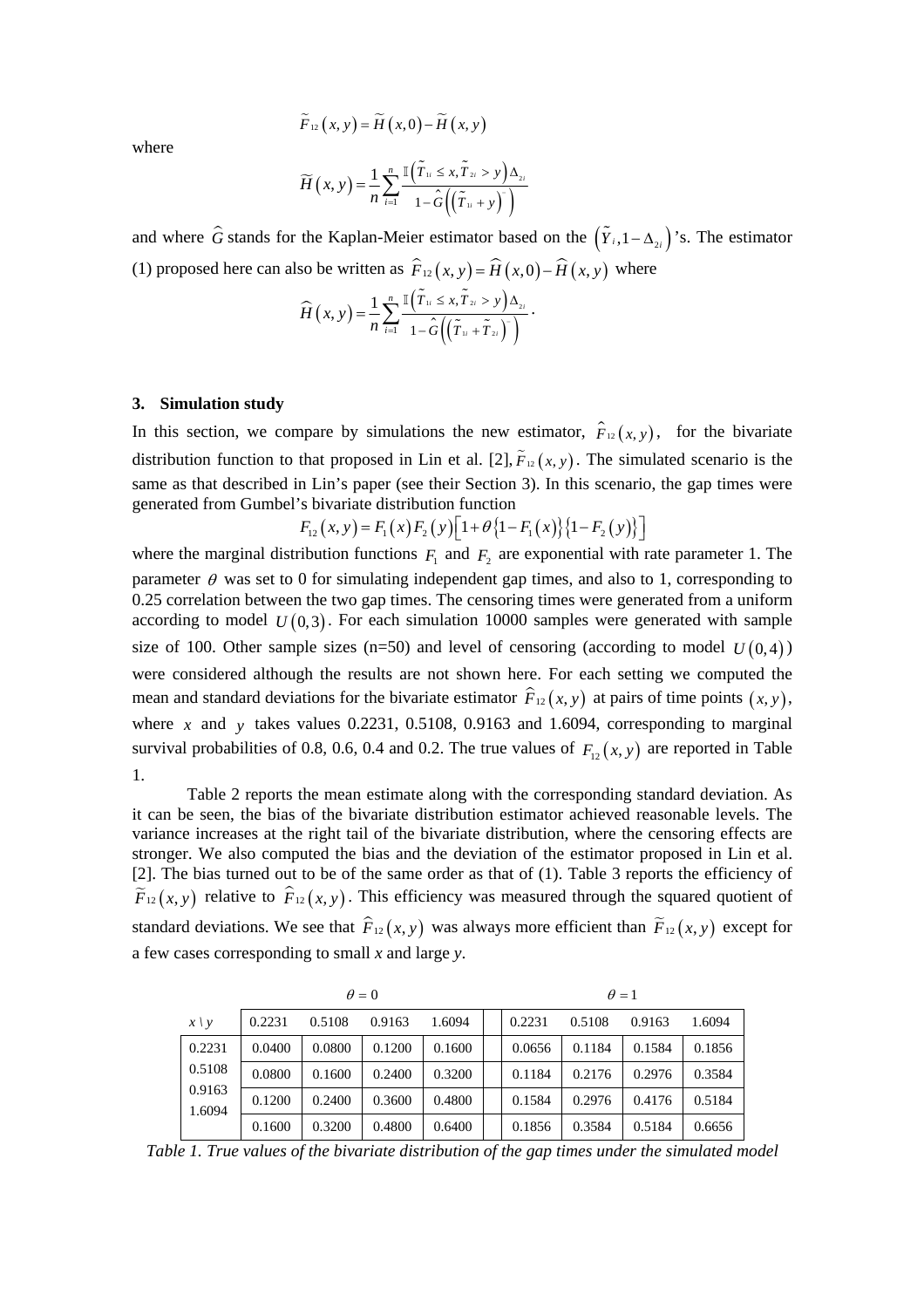|            | $\theta = 0$ |         |         |         | $\theta = 1$ |         |         |         |  |
|------------|--------------|---------|---------|---------|--------------|---------|---------|---------|--|
| $x \mid y$ | 0.2231       | 0.5108  | 0.9163  | 1.6094  | 0.2231       | 0.5108  | 0.9163  | 1.6094  |  |
| 0.2231     | 0.0398       | 0.0801  | 0.1209  | 0.1604  | 0.0652       | 0.1176  | 0.1580  | 0.1853  |  |
|            | (.0204)      | (.0287) | (.0355) | (.0435) | (.0254)      | (.0340) | (.0400) | (.0444) |  |
| 0.5108     | 0.0801       | 0.1600  | 0.2404  | 0.3203  | 0.1184       | 0.2170  | 0.2978  | 0.3577  |  |
|            | (.0287)      | (.0399) | (.0490) | (.0584) | (.0344)      | (.0454) | (.0520) | (.0596) |  |
| 0.9163     | 0.1203       | 0.2396  | 0.3598  | 0.4798  | 0.1587       | 0.2985  | 0.4179  | 0.5176  |  |
| 1.6094     | (.0361)      | (.0495) | (.0580) | (.0679) | (.0397)      | (.0518) | (.0598) | (.0668) |  |
|            | 0.1599       | 0.3197  | 0.4805  | 0.6345  | 0.1858       | 0.3587  | 0.5176  | 0.6581  |  |
|            | (.0434)      | (.0579) | (.0680) | (.0786) | (.0439)      | (.0582) | (.0669) | (.0773) |  |

*Table 2. Mean value and standard deviation of*  $\hat{F}_{12}(x, y)$  *along 10,000 simulated samples.* 

|                  | $\theta = 0$ |        |        |        | $\theta = 1$ |        |        |        |
|------------------|--------------|--------|--------|--------|--------------|--------|--------|--------|
| $x \mid y$       | 0.2231       | 0.5108 | 0.9163 | 1.6094 | 0.2231       | 0.5108 | 0.9163 | 1.6094 |
| 0.2231           | 0.7867       | 0.8627 | 0.9010 | 0.9819 | 0.8850       | 0.9383 | 1.0101 | 1.1229 |
| 0.5108           | 0.7703       | 0.8076 | 0.8452 | 0.9380 | 0.8415       | 0.8983 | 0.9590 | 1.0487 |
| 0.9163<br>1.6094 | 0.7318       | 0.7758 | 0.8086 | 0.8351 | 0.7749       | 0.8317 | 0.8731 | 0.8778 |
|                  | 0.6705       | 0.6783 | 0.6355 | 0.6876 | 0.6966       | 0.6854 | 0.6608 | 0.6312 |

*Table 3. Efficiency of*  $\widetilde{F}_{12}(x, y)$  *relative to*  $\widehat{F}_{12}(x, y)$  *along the 10,000 simulated samples.* 

### **4. A real data example**

Due to large number of peoples affected by cancer of colon, there is much demand for information on this disease. In an large percentage of the patients, the diagnosis is made at a sufficiently early stage when all apparent disease tissue can be surgically removed. Unfortunately, some of these patients have residual cancer, which leads to recurrence of disease and death (in some cases). Cancer patients who have experienced a recurrence are known to be at a substantially higher risk of mortality. For the colon cancer data, we may consider the recurrence as an associated state of risk, and use the three-state multi-state model with states "alive and disease-free", "alive with recurrence" and "death". Under gap times framework,  $T<sub>1</sub>$  is

the time from randomization to cancer recurrence and  $T_2$  is the time from cancer recurrence to death.

 In a large clinical trial on Duke's stage III patients (see Moertel et al. [3] for more details), subjects underwent a curative surgery for colo-rectal cancer. From the total of 929 patients, 467 developed recurrence and among these 413 died. In colo-rectal cancer, as in other cancer diseases, is important to make long-terms predictions and to identify possible times of diagnosis (threshold values). In such cases, it is very important to obtain good estimates for the survival probabilities (for the bivariate distribution and for the marginal distributions of the gap times).

Table 4 presents the estimates for the joint distribution function using estimator (1) for several values of  $(x, y)$  (the *x* values are the percentiles 5%, 25% and 50% of the first gap time). Figure 1 illustrate the differences between the Kaplan-Meier estimator for the marginal distribution of the second gap time (based on the  $(\tilde{T}_{2i}, \Delta_{2i})$ 's) and estimator (2). The range of

time has been restricted to 550 days to emphasize the differences between the two estimators. Differences between the two curves can be explained by the (possible) failure of the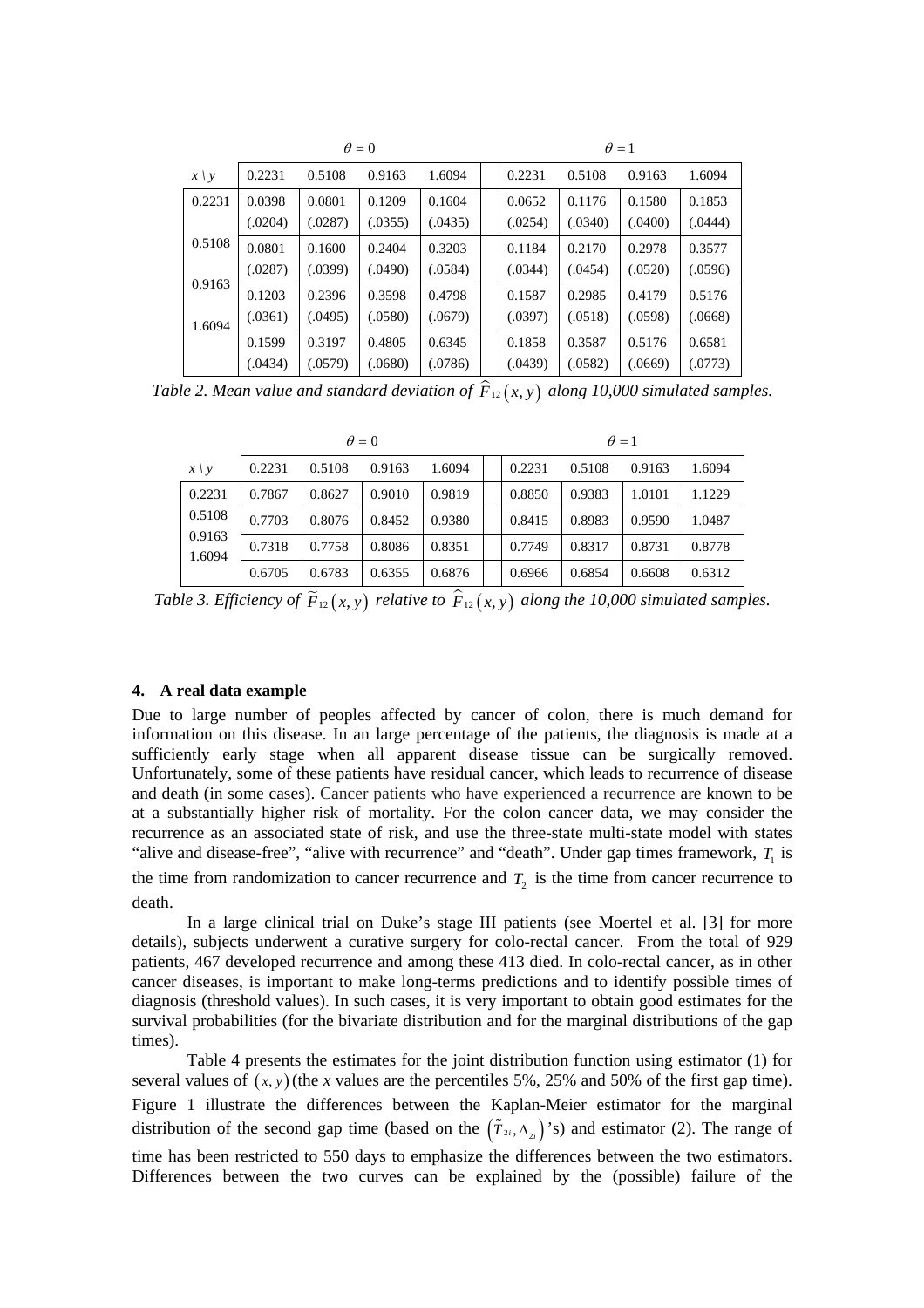independence assumption, necessary to obtain consistency for the Kaplan-Meier estimator. Estimates for the two marginal distribution functions (using the Kaplan-Meier product-limit for the first gap time) can be used to compare the survival in two or more groups/treatments (results not shown).

| $x \vee y$ | 20     | 100    | 200    | 500    | 1200   |
|------------|--------|--------|--------|--------|--------|
| 56         | 0.0067 | 0.0533 | 0.1333 | 0.2200 | 0.2200 |
| 346        | 0.0067 | 0.1733 | 0.4934 | 0.8536 | 0.8536 |
| 1531       | 0.0133 | 0.2133 | 0.5401 | 0.9136 | 0.9136 |

*Table 4: Estimates of the joint distribution function,*  $\hat{F}_{12}(x, y)$ *, for the colon cancer study.* 



*Figure 1: Estimates of the marginal distribution function of the second gap time using*  $\hat{F}_2(y)$ *(solid line) and using Kaplan-Meier estimator (dashed line).* Colon cancer study.

# **5. Conclusions**

In this paper we propose a nonparametric estimator of the bivariate distribution function for censored gap times. In contrast to other existing methods, the introduced estimate is a proper distribution function, in the sense that it attaches positive mass to each observation. We use this estimator to introduce also an estimator for the marginal distribution of the second gap time. Simulations showed that the new estimator is virtually unbiased and that it may achieve efficiency levels clearly above those corresponding to previous proposals. For illustration purposes we used a real dataset from a clinical trail for colon cancer.

**Acknowledgement.** The authors acknowledge finantial support by Spanish Ministry of Education & Science grants MTM2005-01274 and MTM2005-00818 (European FEDER support included), and by the Xunta de Galicia grants PGIDIT06PXIC208043PN and PGIDIT06PXIC300117PN.